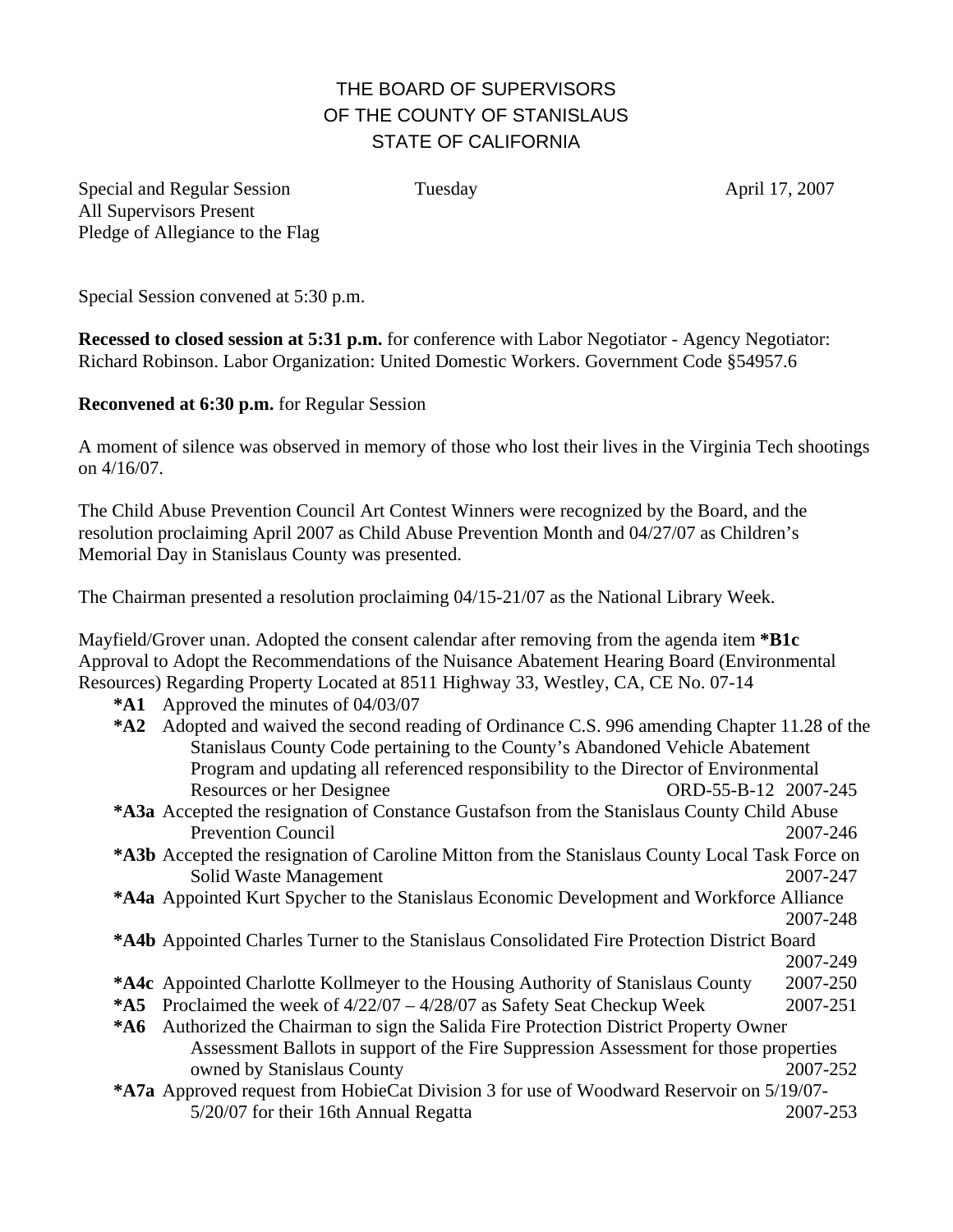- **\*A7b** Approved request from Chris Ricci Presents, Inc. for use of the Courthouse lawn for the Xclamation Festival on Saturday,  $7/21/07$  2007-254
- **\*A7c** Approved request from Stanislaus County Superior Court for use of the Courthouse lawn for "Law Day on the Lawn" on Tuesday, 5/1/07 2007-255
- **\*B1 a** Adopted the recommendations of the Nuisance Abatement Hearing Board regarding property located at 117 Church Street, Empire, CA (CE No. 06-763) – DER 2007-256
- **\*B1 b** Adopted the recommendations of the Nuisance Abatement Hearing Board regarding property located at 5328 7th Street, Keyes, CA (CE No. 06-837) – DER 2007-257
- **\*B1 d** Adopted the recommendations of the Nuisance Abatement Hearing Board regarding property located at 1513 El Dorado Avenue, Modesto, CA (CE No. 06-752) – DER 2007-258
- **\*B1 e** Adopted the recommendations of the Nuisance Abatement Hearing Board regarding property located at 411 Kerr Avenue, Modesto, CA (CE No. 06-447) – DER 2007-259
- **\*B1f** Adopted the recommendations of the Nuisance Abatement Hearing Board regarding property located at 1513 Modoc Avenue, Modesto, CA (CE No. 06-680) – DER 2007-260
- **\*B2** Authorized the Stanislaus County Department of Parks and Recreation to hold the Twelfth Annual Fireworks Celebration on 7/4/07 at Woodward Reservoir Regional Park; and, authorized the Director of Parks and Recreation to support the event and promote related activities – Parks and Recreation 2007-261
- **\*B3** Approved the right-of-way contract with the State of California for the purchase of 0.12 acres of right-of-way at 4835 Sisk Road, the Salida Library, for the sum of \$197,000; authorized the Chairman to sign and execute all documents necessary to effect the transfer of the right-of-way; and, authorized the proceeds of the sale to be deposited into the Salida Library Capital Project fund – CEO 2007-262
- **\*B4** Authorized the appointment of Michael Wilkinson to the position of Deputy Fire Warden/Deputy Director of the OES above the midpoint of Salary Band D (\$91,034.22  $annually) - OES$  2007-263
- **\*B5** Authorized the Animal Services Director to appoint Mike Steine to the position of Part-Time County Veterinarian at Animal Services at a salary of \$51.20 per hour, which exceeds the mid-point of Band E 2007-264
- **\*C1** Approved the request from the Stanislaus Hispanic Chamber of Commerce to hold a parade on portions of Crows Landing Road, El Paso Avenue and Whitmore Avenue on 5/5/07; and, authorized the Director of Public Works to issue a permit for said event – PW 2007-265
- **\*C2** Approved Agreement #A00291 between Stanislaus County and McClatchy Newspapers, Inc., for the distribution of the Modesto Bee on the buses of Stanislaus County's Intercity Public Transit Operation, Stanislaus Regional Transit ("StaRT"); and, authorized the County's Transit Manager to execute and implement the agreement – PW 2007-266

Mayfield/Monteith (4-0)(Grover abstained) **6:35pm** Conducted the public hearing to consider Rezone Application #2006-07, Golden State Commercial Center, a request to rezone a 2.55 acre site from A-2-10 (General Agriculture) to a Planned Development to allow for a variety of commercial businesses on property located east of the Highway 99 on-ramp and west of N. Golden State Boulevard, in the Turlock area; adopted a Negative Declaration pursuant to CEQA Guidelines §15074(b) by finding that on the basis of the whole record, including the Initial Study and any comments received, that there is no substantial evidence the project will have a significant effect on the environment and that the Negative Declaration reflects Stanislaus County's independent judgment and analysis; ordered the filing of a Notice of Determination with the Stanislaus County Clerk-Recorder's Office pursuant to Public Resources Code §21152 and CEQA Guidelines §15075; finds that: (A) the project is consistent with the overall goals and policies of the County General Plan, (B) the proposed Planned Development zoning is consistent with the Planned Development General Plan designation, and (C) the proposed project will increase activity in the vicinity, thereby necessitating dedications and improvements; approved Rezone Application #2006-07,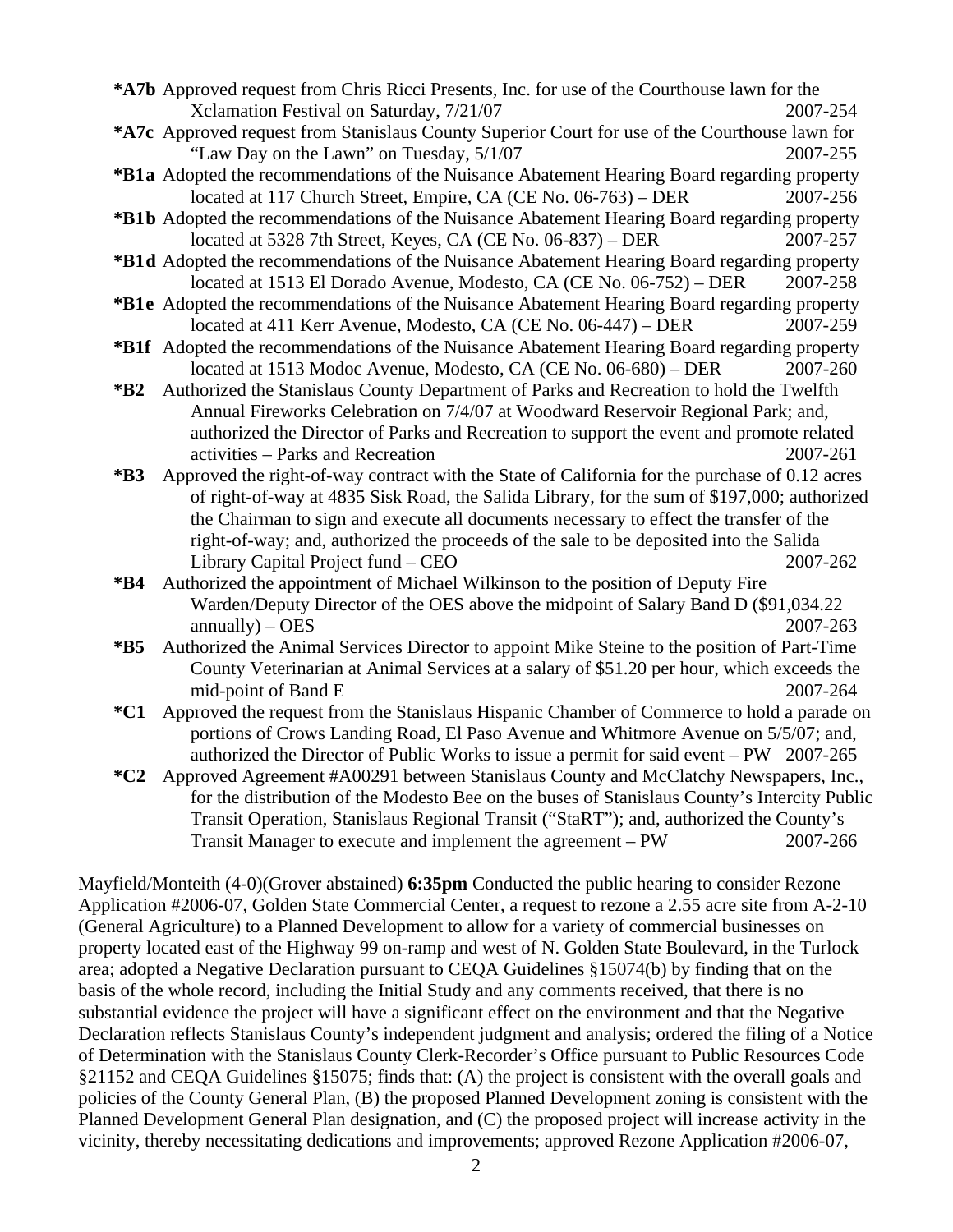Golden State Commercial Center, subject to the Amended Development Standards and Development Schedule; and, introduced and waived the reading and adopted Ordinance C.S. 992 for the approved Rezone Application #2006-07 – Planning ORD-55-B-8; 2007-267 & 2007-268

Monteith/DeMartini (4-0)(Grover abstained) **6:40pm** Conducted the public hearing to consider Rezone Application #2004-11 and Parcel Map Application #2004-30, Valley Lexus, a request to rezone 9.07 acres from A-2-10 (General Agriculture) to PD (Planned Development) to allow a new automobile dealership, and as yet unspecified commercial uses at the rear of the property located at 4701 McHenry Avenue (State Route 108), south of Kiernan Avenue (State Route 219), Modesto; the property is to be split into four parcels sized from 0.18 acres to 4.67 acres with the auto dealership occupying the largest parcel; adopted the Negative Declaration pursuant to CEQA Guidelines §15074(b), by finding that on the basis of the whole record, including the initial study and any comments received, that there is no substantial evidence the project will have a significant effect on the environment and that the Negative Declaration reflects Stanislaus County's independent judgment and analysis; ordered the filing of a Notice of Determination with the Stanislaus County Clerk-Recorder's Office pursuant to Public Resources Code §21152 and CEQA Guidelines §15075; finds that: (A) the project is consistent with the overall goals and policies of the County General Plan, (B) the proposed Planned Development and zoning is consistent with the Planned Development and Planned Industrial General Plan designations, and (C) the proposed project will increase activity in the vicinity, thereby necessitating dedications and improvements; finds that: (A) the proposed map is consistent with applicable general and specific plans as specified in §15315, (B) the design or improvement of the proposed subdivision is consistent with applicable general and specific plans, (C) the site is physically suitable for the type of development, (D) the site is physically suitable for the proposed density of development, (E) the design of the subdivision or the proposed improvements are not likely to cause substantial environmental damage or substantially and avoidably injure fish or wildlife or their habitat, (F) the design of the subdivision or type of improvements is not likely to cause serious public health problems, (G) the design of the subdivision or the type of improvements will not conflict with easements, acquired by the public at large, for access through or use of, property within the proposed subdivision; in this connection, the governing body may approve a map if it finds that alternate easements, for access or for use, will be provided, and that these will be substantially equivalent to ones previously acquired by the public; **amended** the Development Schedule to read as follows: (1) Construction of the automobile agency portion of the project to begin construction by February 1, 2009 and be completed within one year and, (2) Construction on "Parcel "1" and "2" portion of the project to begin construction by 02/01/2010 and be completed within one year; approved Rezone Application #2004-11 and Parcel Map Application #2004-30 subject to the amended Development Standards and Schedule, with the words "and located" removed from Development Standard Number 52; and, introduced and waived the reading and adopted Ordinance C.S. 993 for the approved Rezone Application #2004-11 – Planning ORD-55-B-9; 2007-269 & 2007-270

Mayfield/DeMartini unan. **6:45pm** Conducted the public hearing and finds that Matthew Joseph Machado, P.E., certificate number 58093 meets the qualifications per Streets and Highways Code §2006; and, appointed Matthew Joseph Machado, P.E., the Stanislaus County Road Commissioner effective 4/17/07 – PW 2007-271

DeMartini/Mayfield unan. **6:50pm** Conducted a public hearing and determined and finds that the theft of metal from the County's streets, parks, businesses, schools, farms, utilities and residents is increasing at an alarming rate causing substantial damage and costs to victims of such thefts and is an immediate threat to our residents' health, safety and welfare which requires adoption of Ordinance C.S. 994 as an urgency measure that will take effect immediately; introduced, waived the reading and adopted as an urgency measure Ordinance C.S. 994 adding Chapter 6.74 "Junk Dealers and Scrap Metal Recyclers" to the Stanislaus County Code; and, approved the required application fee for a junk dealer or recycler's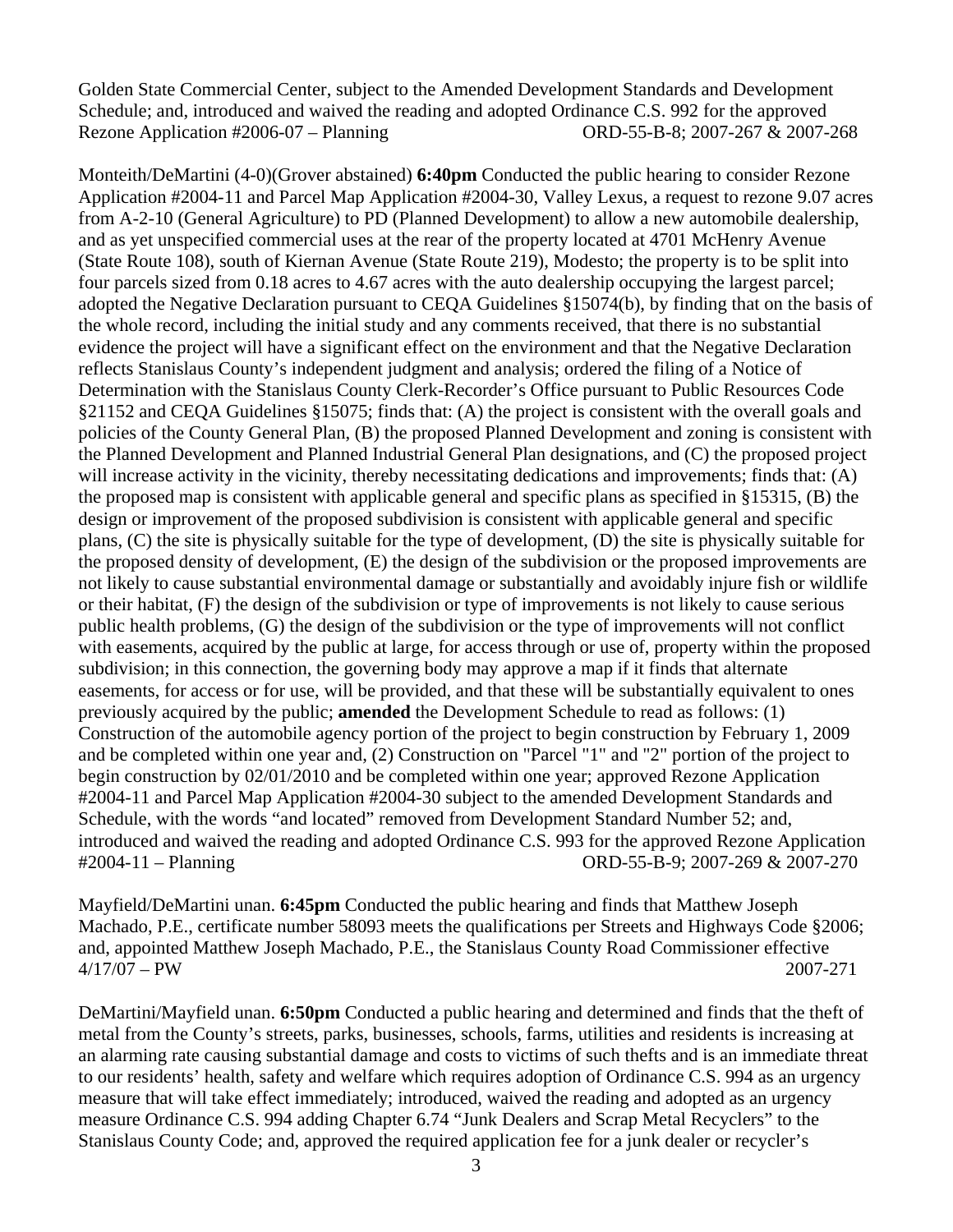business license in the amount of \$250, the annual renewal fee in the amount of \$150, and the fee to appeal denial of the license application at \$50 as set forth in the proposed ordinance as reasonably necessary to recover the cost of enforcing the proposed ordinance – County Counsel ORD-55-B-10; 2007-272 & 2007-273

DeMartini/Grover (2-3)(O'Brien, Monteith and Mayfield opposed) **6:55pm** The **motion failed** to approve GPA #2007-01 - Update of the Stanislaus County Agricultural Element of the General Plan

O'Brien/Monteith (3-2)(Mayfield and Grover opposed) **6:55pm** The Board returned GPA #2007-01, Update of the Stanislaus County Agricultural Element of the General Plan, to staff and the Agriculture Advisory Board to address the following items: 1) development of buffer design and maintenance guidelines, (2) comprehensive update of Williamson Act Uniform Rules, (3) review and update of A-2 (General Agriculture) zoning district, (4) development and adoption of guidelines for mitigating the loss of agricultural lands, and (5) review issues relating to viability of farming operations; and, directed staff to return GPA #2007-01 to the Board of Supervisors for consideration 2007-274

**Corr 1** Referred to the CEO and the Department of Public Works, a letter from E.R. Vine & Sons, Inc., regarding the effects of the CalTrans 219 Project on the existing commercial center on Kiernan Road in Salida.

**Corr 2** Referred to the CEO and Department of Aging/Veteran Services, a letter from the State of California Department of Veteran Affairs regarding the funding of the County Veterans Service Office.

**Corr 3** Referred to the Department of Planning and Community Development, a letter from the Crows Landing Community Services District requesting support for a loan from the Stanislaus County Redevelopment Agency to pay for repairs to their Well #4.

**Corr 4** Acknowledged receipt of claims and referred to the CEO-Risk Management Division the following claims: Esther Knobel; Brenda Russell; Allyn R. Bell; Donna Hartshorn; Margarito Mendoza; Juan Leon; Michael Pedro; Kimberly Ann Winchester; and, Robert Cathcart.

Grover/Mayfield unan. **Legislative A.** Adopted the Official County Position on pending legislative bills and/or State budget issues including the approval to: oppose AB 70 (Jones) - transfer flood control repair costs to local jurisdictions, support AB 83 (Lieber) - restores property tax administration fee program, support AB 151 (Berryhill) - authorizes custodial officers to serve as peace officers, support SB 215 (Denham) - provides negative bailout relief, support SB 217 (Cogdill) - conflict of interest - schools would track school employees, oppose SB 262 (Runner) - gives Southern California corridors preference regarding Proposition 1B funding, support SB 315 (Cogdill) - recover costs of monitoring/inspecting for schools food prep, support SB 424 (Denham) - provides funding for the Orestimba flood project, support SB 662 (Wiggins) - conflict of interest - schools would track school employees, oppose SB 893 (Cox) transfers local Children's and Families Commission funds to the State, support budget efforts to improve funding Adult Protective Services Programs, support Federal S 524 (Boxer) - emergency agricultural disaster assistance for agricultural producers, manufacturers and workers; approved and authorized the Chairman of the Board and/or the CEO to send letters of support/opposition reflecting the Board's positions; and, **amended** the item to remove Staff Recommendation No. 4 concerning AB 1634 (Levine) – CEO 2007-275